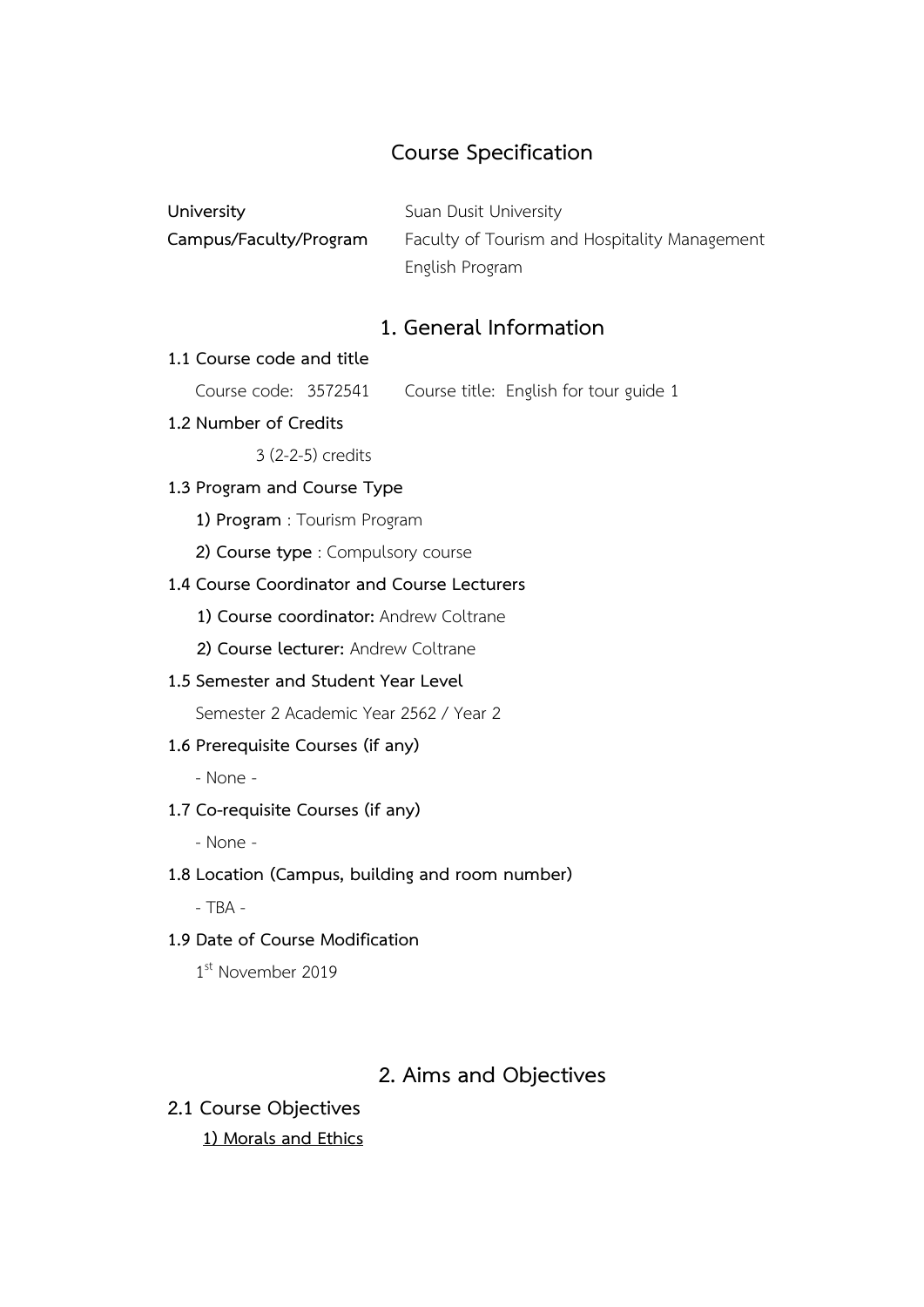Develop problem-solving skills in order to apply the knowledge learned in a moral and ethical approach and to show understanding of other people and the world in order to become well-rounded members of the society

### **2) Knowledge**

Acquire the knowledge on various concepts, theories and principles of the English language relevant to the academic discipline and specialized field of study

### **3) Cognitive Skills**

Develop logical, rational and critical thinking skills to be able to understand apply the knowledge learned for academic and professional growth

### **4) Interpersonal Skills and Responsibilities**

Have the initiative to help others, work effectively as a team and exhibit a sense of responsibility in learning to achieve personal and professional development

### **5) Analytical, Communicative and IT Skills**

Develop problem-solving skills and be able to utilize information technology in acquiring and gathering accurate information and to communicate both in English and Thai and both in written and spoken forms

# **2.2 Purpose for course development and modification**

To modify and improve the course through the addition of teaching methods that promote active learning. These methods will help ensure that the aims and objectives of the course will be achieved.

# **3. Course Management**

### **3.1 Course Description**

Terminology and vocabulary for tour guides, and development of English speaking skills for describing and talking about; temples, palaces, Thai food, accomodation, travel, and tourist attractions.

### **3.2 Teaching hours per semester**

| Lecture      | <b>Additional Teaching</b> | Training and     | Self- study  |
|--------------|----------------------------|------------------|--------------|
| <b>Hours</b> | <b>Hours</b>               | <b>Fieldwork</b> | <b>Hours</b> |
| 45 hours     | $\overline{\phantom{a}}$   |                  | 90 hours     |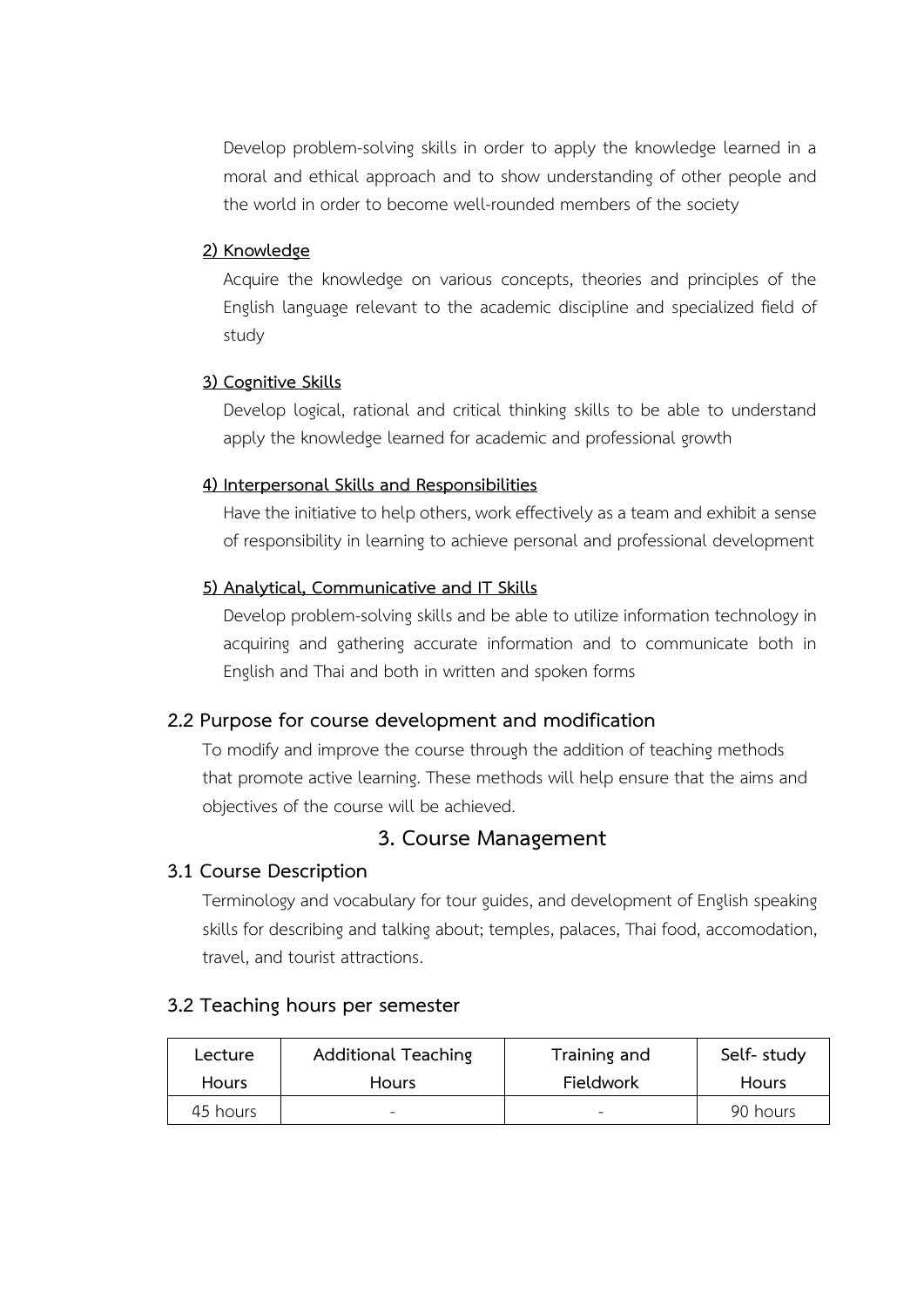# **3.3 Consultation hours**

- 1) Group and/or individual consultations may be arranged for 3 hours per week.
- 2) Consultations may also be done through email and social media messaging for convenience.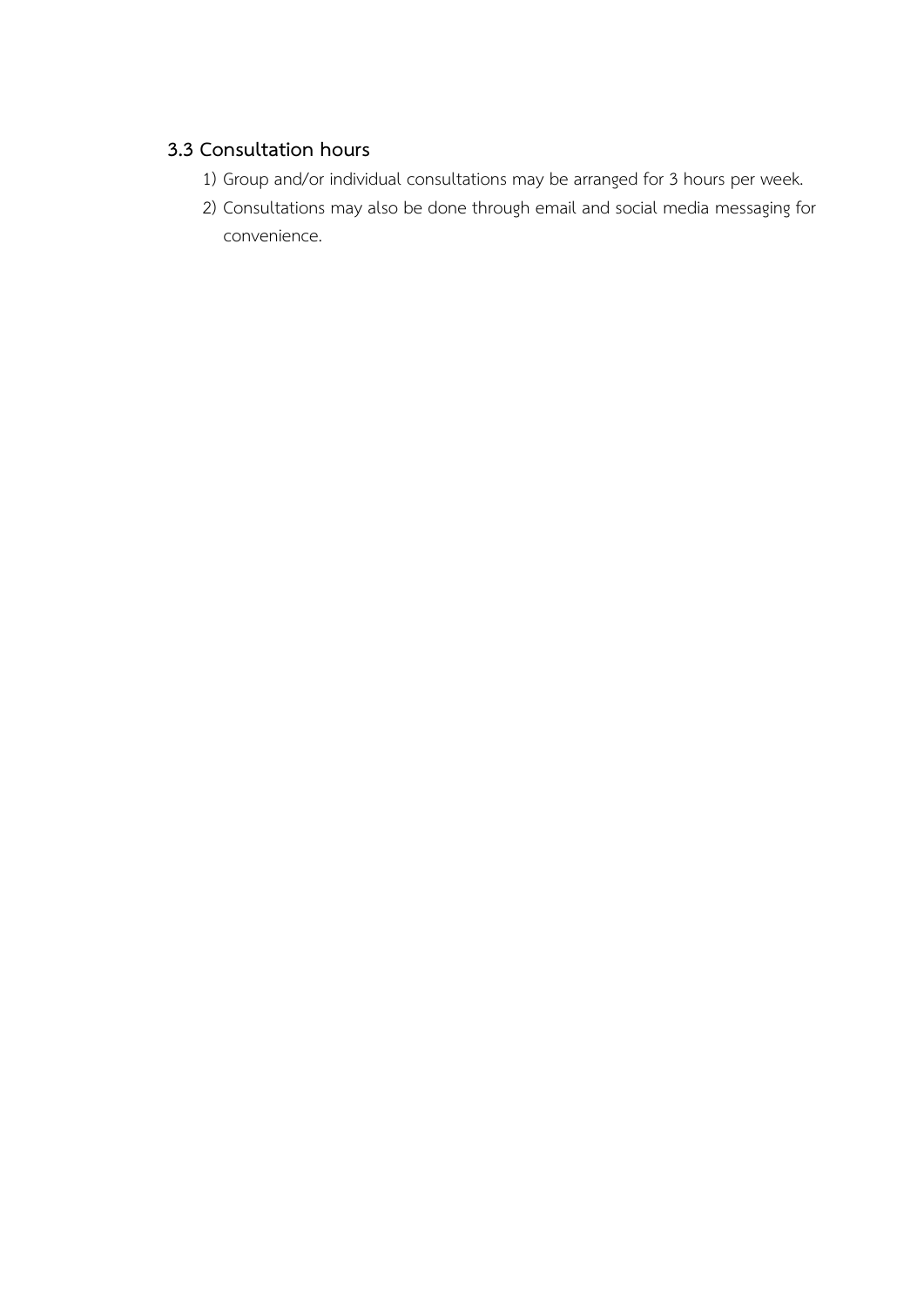# **4. Student Learning Development**

# **Teaching and Assessment**

| Learning Domains                                                                                                                                                                                                                                                                                                                                                                    | <b>Teaching Strategies</b>                                                                                                                                              | Assessment Method                                                                                                                               | Week of    | Percentage |
|-------------------------------------------------------------------------------------------------------------------------------------------------------------------------------------------------------------------------------------------------------------------------------------------------------------------------------------------------------------------------------------|-------------------------------------------------------------------------------------------------------------------------------------------------------------------------|-------------------------------------------------------------------------------------------------------------------------------------------------|------------|------------|
|                                                                                                                                                                                                                                                                                                                                                                                     |                                                                                                                                                                         |                                                                                                                                                 | Evaluation |            |
| Morals and Ethics<br>1. Develop problem solving skills with great<br>consideration of moral, ethical and social<br>values.<br>2. Exhibit a sense of responsibility towards                                                                                                                                                                                                          | Promote cooperative learning<br>that can help develop problem-<br>solving skills by prioritizing                                                                        | Students will be observed for                                                                                                                   |            |            |
| learning and accomplishing assigned tasks.<br>3. Be open-minded and have a holistic<br>understanding of the society and the world.<br>4. Be able to acquire and apply the knowledge<br>morally and ethically<br>5. Be able to show honesty, integrity and<br>selflessness                                                                                                           | activities that are done by groups<br>to let students learn to share<br>equal responsibility in<br>accomplishing tasks.                                                 | their work behavior by the<br>lecturer and will also be<br>evaluated by their peers                                                             | $2 - 15$   | 10%        |
| Knowledge                                                                                                                                                                                                                                                                                                                                                                           |                                                                                                                                                                         |                                                                                                                                                 |            |            |
| 1. Have the general and systematic knowledge of<br>the various concepts of the English language<br>and fields of study such as translation,<br>teaching English, literature and linguistics.<br>2. Have the awareness of the principles and<br>theories involving the English language and<br>fields of study such as translation, teaching<br>English, literature and linguistics. | Employ simulation and<br>interactive demonstrations in<br>presenting theories and principles<br>of correspondence and the<br>practical application of these<br>concepts | Written formative and summative<br>assessments (writing exercises,<br>short tests, midterms and final<br>exam) will be given to the<br>students | $2 - 16$   | 60%        |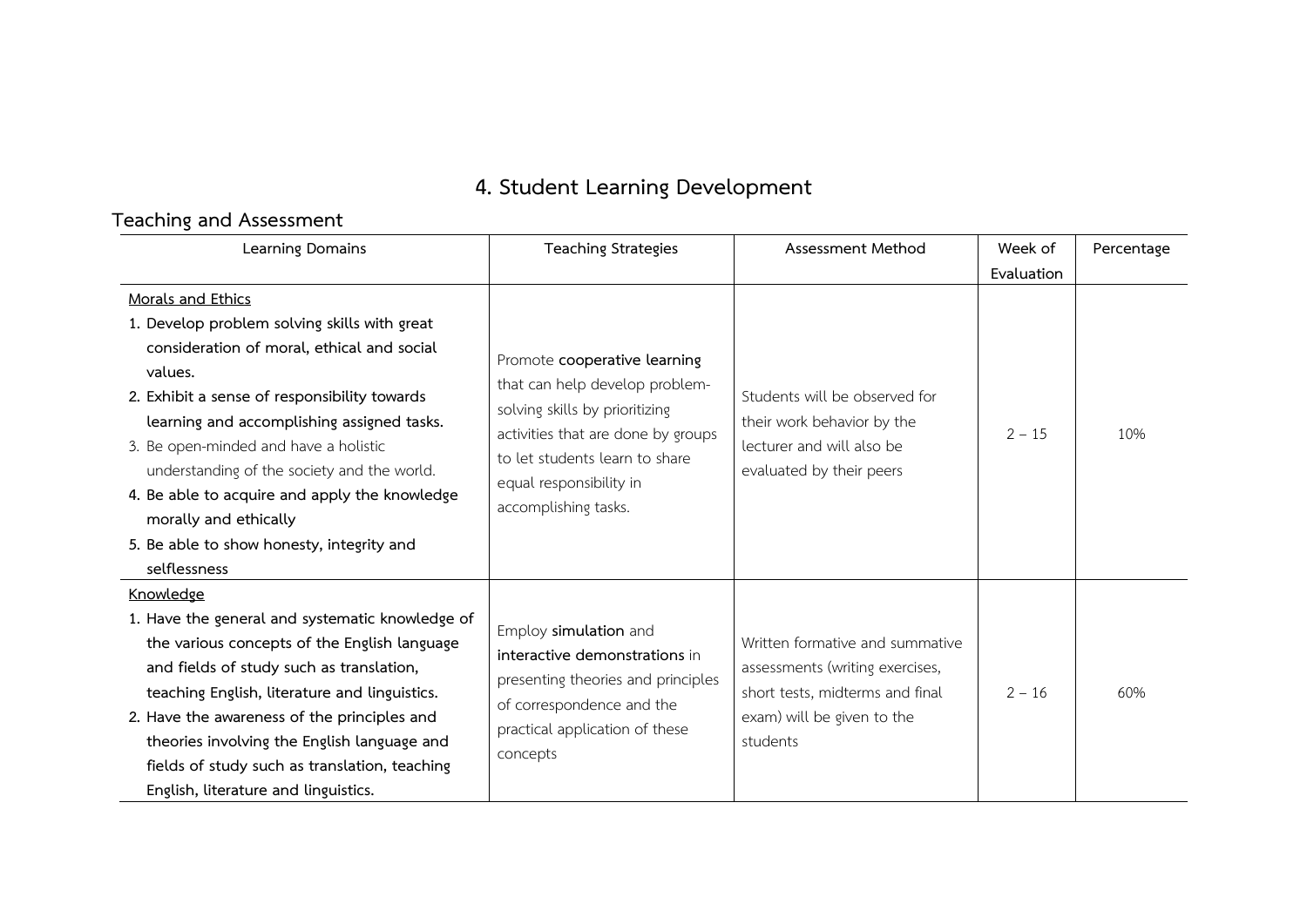| Learning Domains                                   | <b>Teaching Strategies</b>       | Assessment Method                   | Week of    | Percentage |
|----------------------------------------------------|----------------------------------|-------------------------------------|------------|------------|
|                                                    |                                  |                                     | Evaluation |            |
| 3. Understand the progress and advancements of     |                                  |                                     |            |            |
| knowledge specifically in learning the English     |                                  |                                     |            |            |
| language and the different fields of study.        |                                  |                                     |            |            |
| 4. Be well-informed of the various studies and     |                                  |                                     |            |            |
| research on relevant issues                        |                                  |                                     |            |            |
| 5. Acquire the knowledge and understanding of the  |                                  |                                     |            |            |
| culture of the ASEAN countries, western culture,   |                                  |                                     |            |            |
| and most importantly of one's own culture          |                                  |                                     |            |            |
| Cognitive Skills                                   |                                  |                                     |            |            |
| 1. Have the ability to search for, evaluate,       |                                  |                                     |            |            |
| analyze and synthesize information to arrive at    |                                  |                                     |            |            |
| logical conclusions that can help in solving       |                                  |                                     |            |            |
| problems.                                          |                                  |                                     |            |            |
| 2. Have the ability to integrate the English       | Organize activities that use the | Students will be observed for       |            |            |
| language skills and understand academic and        | problem-based learning method    | their work behaviour by the         |            |            |
| professional concepts of the English language.     | to allow students to think       | lecturer as well as their peers and | $2 - 16$   | 60%        |
| 3. Be able to apply the principles and theories    | logically and learn in a more    | will also be assessed through       |            |            |
| learned on training other appropriate situations   | constructive approach            | written tests and exercises         |            |            |
| 4. Be able to apply the concepts and innovate to   |                                  |                                     |            |            |
| aid in continuously developing academic and        |                                  |                                     |            |            |
| professional skills.                               |                                  |                                     |            |            |
| 5. Have the ability to apply the knowledge learned |                                  |                                     |            |            |
| to be able to adapt to the society and in a        |                                  |                                     |            |            |
| multicultural environment.                         |                                  |                                     |            |            |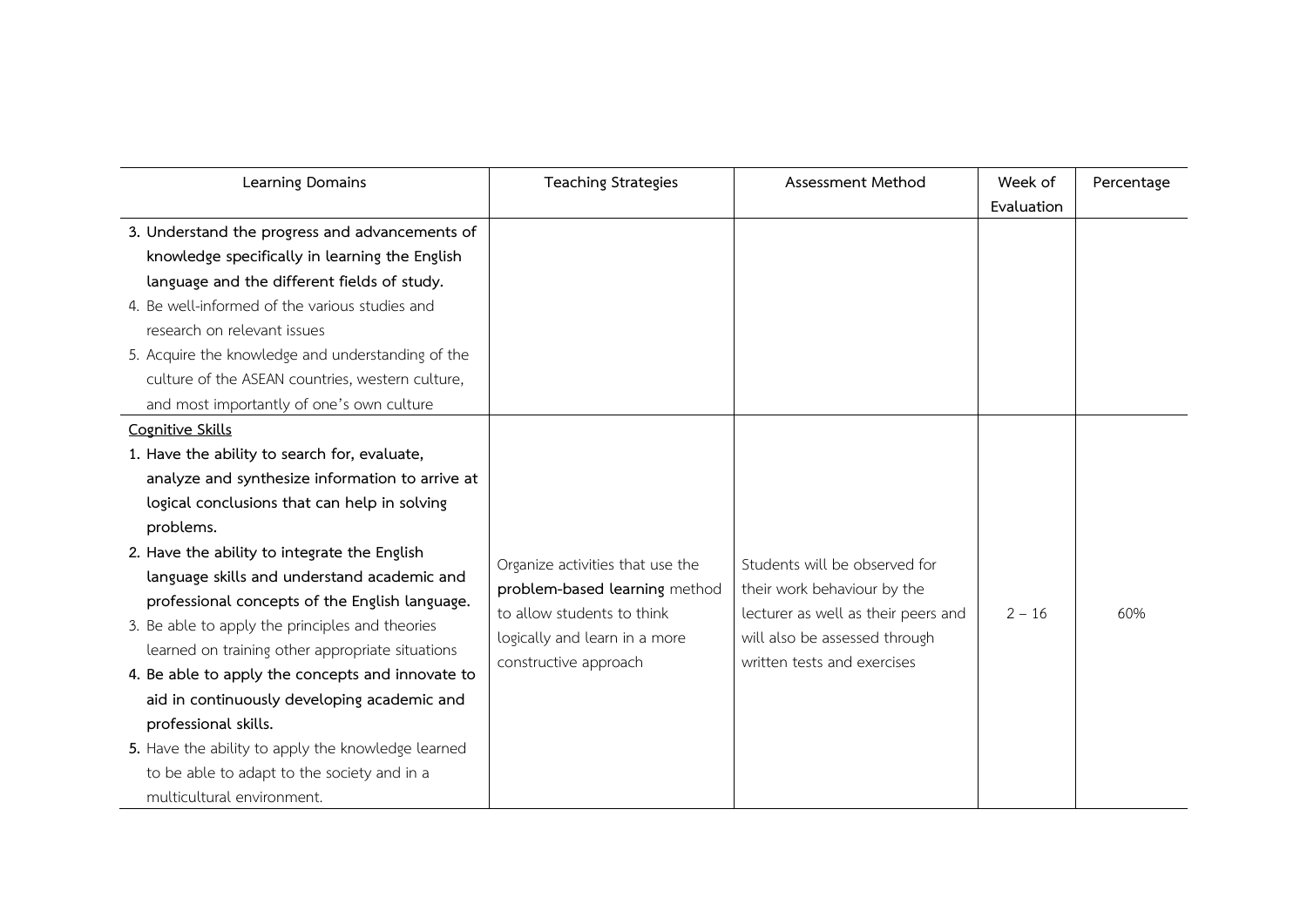| Learning Domains                                      | <b>Teaching Strategies</b>        | Assessment Method                | Week of    | Percentage |
|-------------------------------------------------------|-----------------------------------|----------------------------------|------------|------------|
|                                                       |                                   |                                  | Evaluation |            |
| Interpersonal Skills and Responsibility               |                                   |                                  |            |            |
| 1. Have the initiative to help others to solve        |                                   |                                  |            |            |
| problems.                                             |                                   |                                  |            |            |
| 2. Possess leadership and cooperative skills          |                                   |                                  |            |            |
| appropriate for the situation                         | Organize activities that employ   |                                  |            |            |
| 3. Be able to think logically in analyzing and        | cooperative learning and          | Behavioural observation          |            |            |
| solving issues by employing their knowledge of        | problem-based learning to         | and peer evaluation for group    | $2 - 15$   | 40%        |
| the English language and technological                | encourage students to work        | work or group assignments        |            |            |
| innovations.                                          | collaboratively                   |                                  |            |            |
| 4. Show responsibility in learning to achieve         |                                   |                                  |            |            |
| personal and professional development                 |                                   |                                  |            |            |
| 5. Be able to prepare oneself in adapting to societal |                                   |                                  |            |            |
| and cultural changes.                                 |                                   |                                  |            |            |
| Analytical, Communicative and IT Skills               |                                   |                                  |            |            |
| 1. Be able to learn and acquire problem-solving       |                                   |                                  |            |            |
| skills                                                | Assign tasks that involve the use |                                  |            |            |
| 2. Be able to select and apply various techniques in  | of technology in searching for    |                                  |            |            |
| using the language correctly                          | information and encourage         | Students will be evaluated       |            |            |
| 3. Be able to use technology in acquiring, gather     | students to utilize a variety of  | through written assignments,     | $2 - 15$   | 50%        |
| and recommend accurate and correct                    | technological resources in        | group presentations and projects |            |            |
| information                                           | accomplishing and presenting      |                                  |            |            |
| 4. Be able to communicate in written and verbal       | tasks.                            |                                  |            |            |
| form in both the Thai and the English                 |                                   |                                  |            |            |
| language                                              |                                   |                                  |            |            |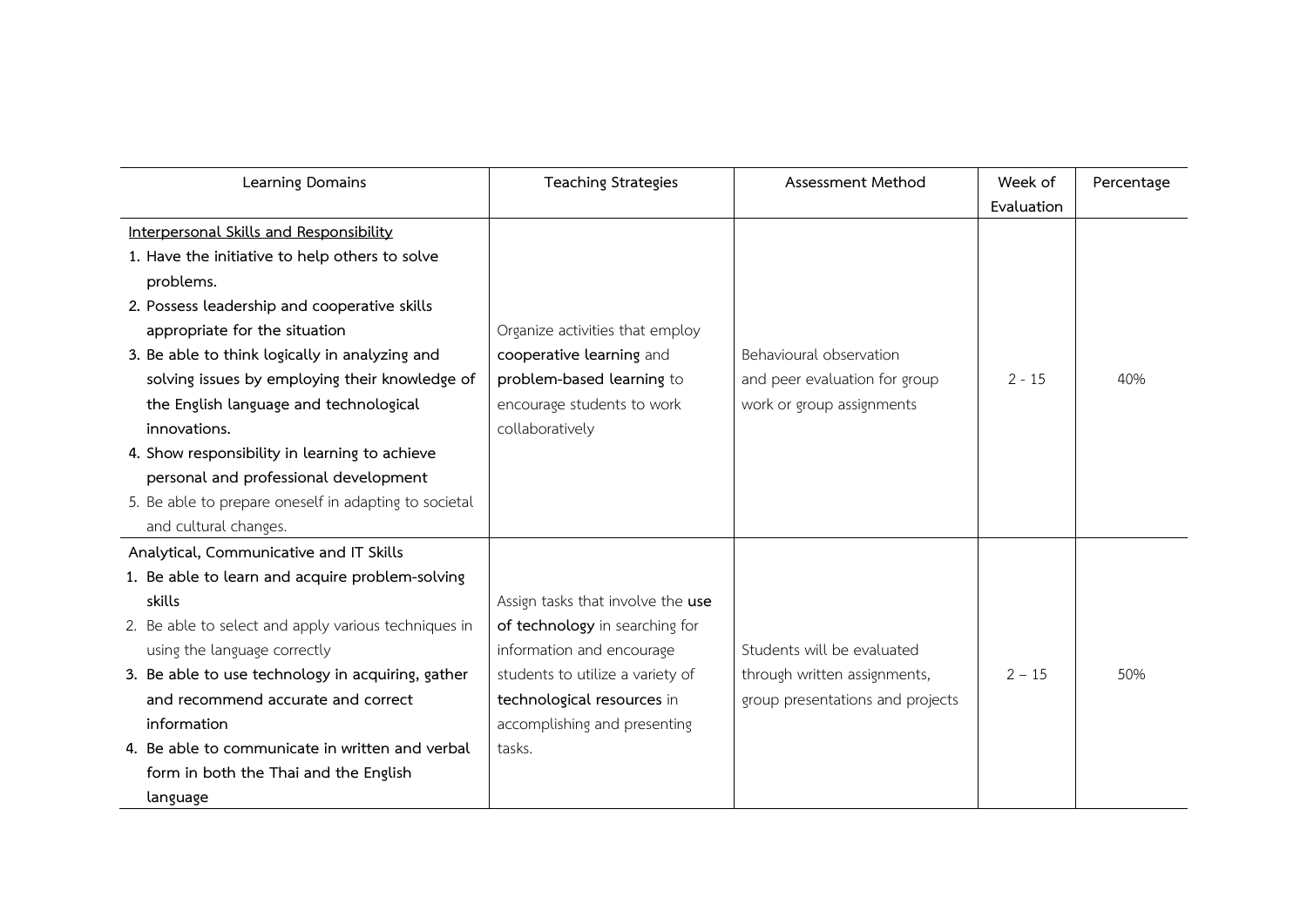# **5. Lesson Plan and Evaluation**

#### **5.1 Lesson Plan Week No. (No. of hours) Topics / Details Teaching Strategies / Exercises Teaching Materials Assessment and Evaluation (Percentage) Lecturer** 1 (3 Hrs.) **Course Introduction -** Explain course syllabus and course requirements **-** Give a brief introduction of topics that will be covered in the course - Whiteboard - Projector N/A Andrew Coltrane 2 (3 Hrs.) **Food and Restaurants:** description/recommendation ordering - Interactive lecture - Model language/examples - speaking practice - Listening practice - Reading/Writing exercises - Group work/Pair work - Whiteboard - Projector - Worksheets - Mp3 audio Attendance and Participation – 10% Assignments and exercises – 20% Andrew Coltrane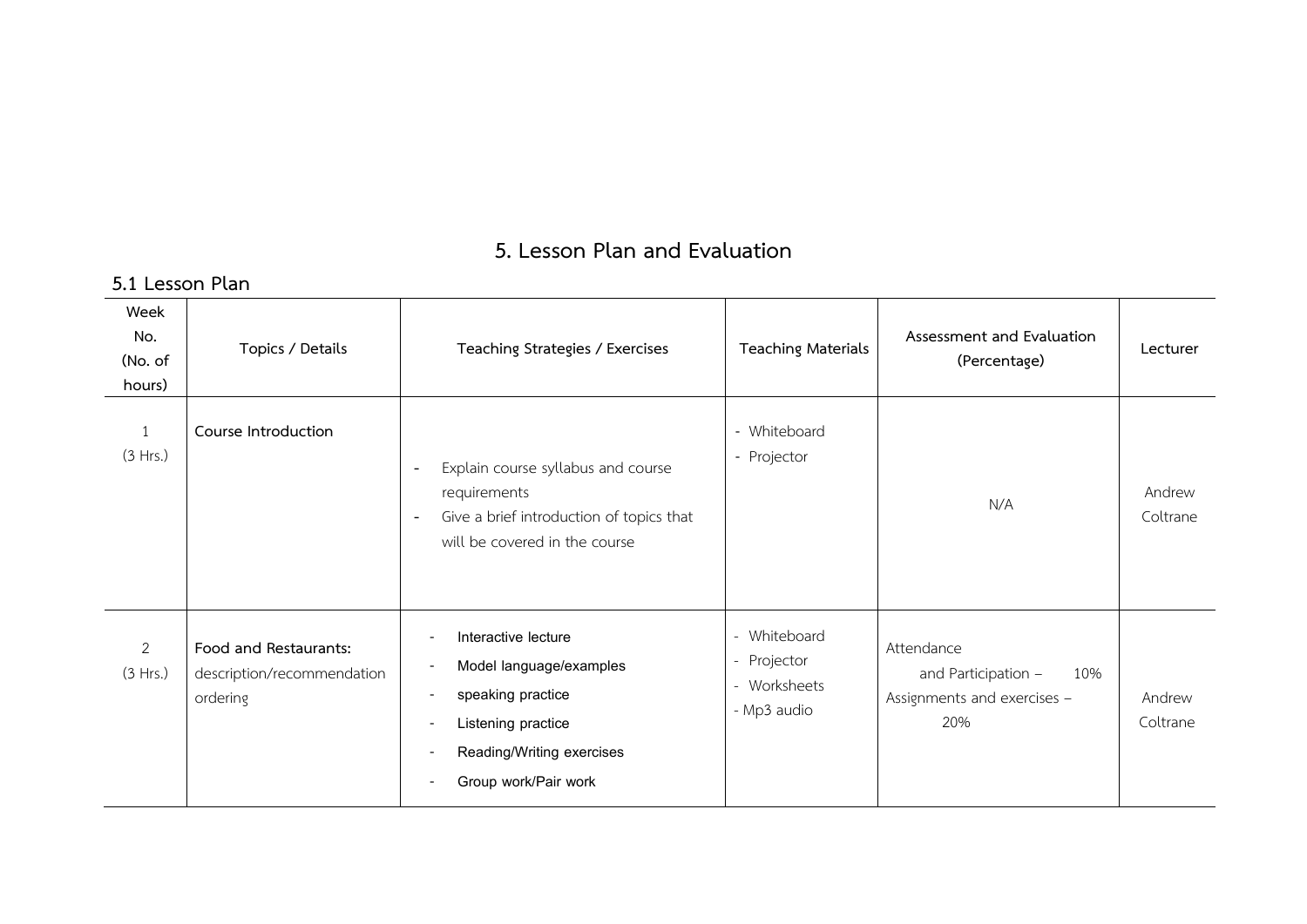| Week<br>No.<br>(No. of<br>hours) | Topics / Details                                                                          | Teaching Strategies / Exercises                                                                                                                          | <b>Teaching Materials</b>                                                            | Assessment and Evaluation<br>(Percentage)                                      | Lecturer           |
|----------------------------------|-------------------------------------------------------------------------------------------|----------------------------------------------------------------------------------------------------------------------------------------------------------|--------------------------------------------------------------------------------------|--------------------------------------------------------------------------------|--------------------|
| $\mathfrak{Z}$<br>(3 Hrs.)       | Hotels:<br>description/recommendation/<br>booking/money-costs                             | Review<br>Interactive lecture<br>Model language/examples<br>speaking practice<br>Listening practice<br>Reading/Writing exercises<br>Group work/Pair work | Whiteboard<br>$\overline{\phantom{a}}$<br>- Projector<br>- Worksheets<br>- Mp3 audio | Attendance<br>10%<br>and Participation -<br>Assignments and exercises -<br>20% | Andrew<br>Coltrane |
| 4<br>(3 Hrs.)                    | Sightseeing I:<br>guided tours/<br>recommendations/<br>places of interest/<br>exhibitions | Review<br>Interactive lecture<br>Model language/examples<br>speaking practice<br>Listening practice<br>Reading/Writing exercises<br>Group work/Pair work | Whiteboard<br>Projector<br>$\overline{\phantom{a}}$<br>- Worksheets<br>- Mp3 audio   | Attendance<br>and Participation -<br>10%<br>Assignments and exercises -<br>20% | Andrew<br>Coltrane |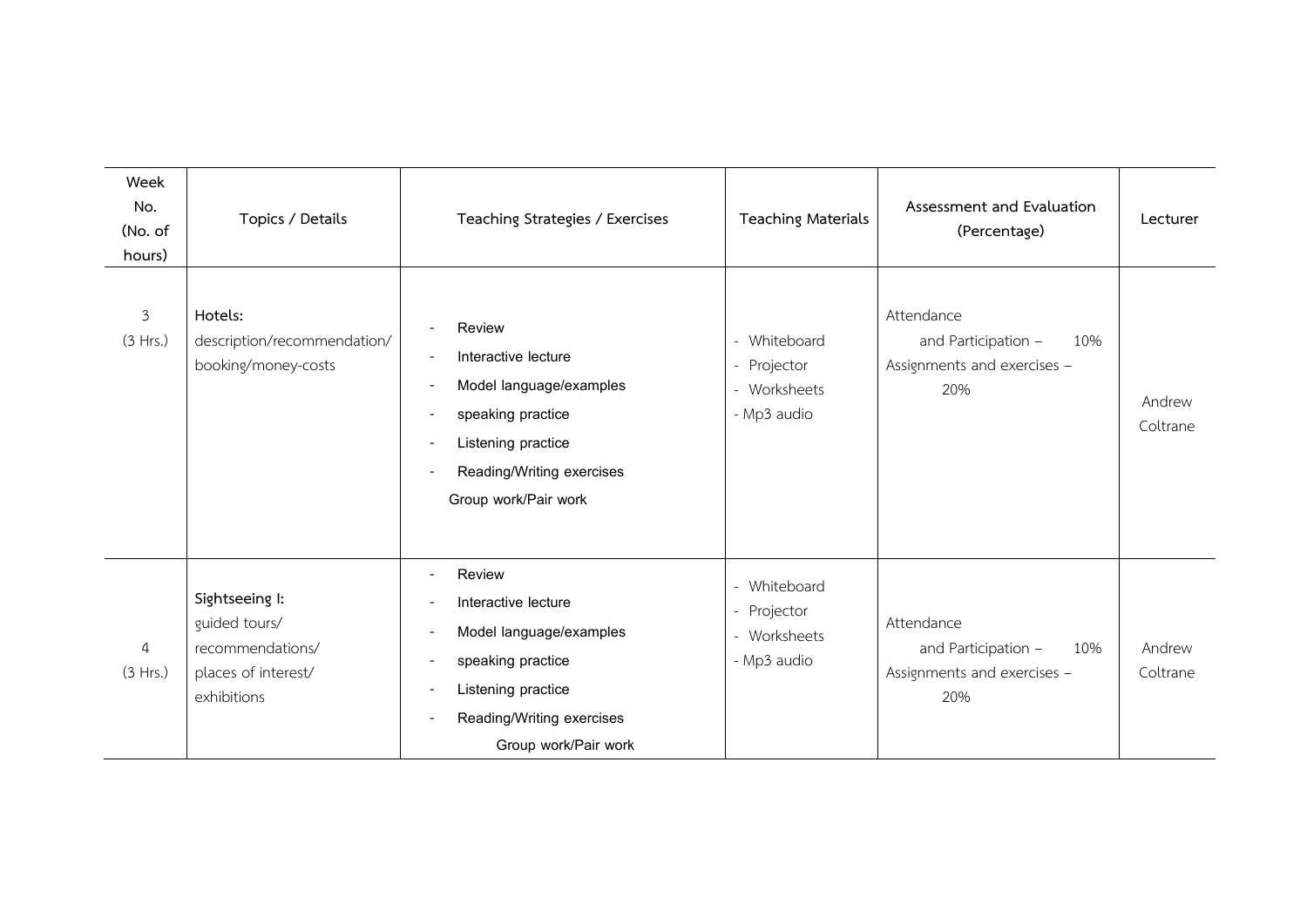| Week<br>No.<br>(No. of<br>hours) | Topics / Details | Teaching Strategies / Exercises | <b>Teaching Materials</b> | Assessment and Evaluation<br>(Percentage)                | Lecturer           |
|----------------------------------|------------------|---------------------------------|---------------------------|----------------------------------------------------------|--------------------|
| 5<br>(3 Hrs.)                    |                  | Speaking test #1                |                           | Attendance<br>and Participation -<br>10%<br>$Test - 10%$ | Andrew<br>Coltrane |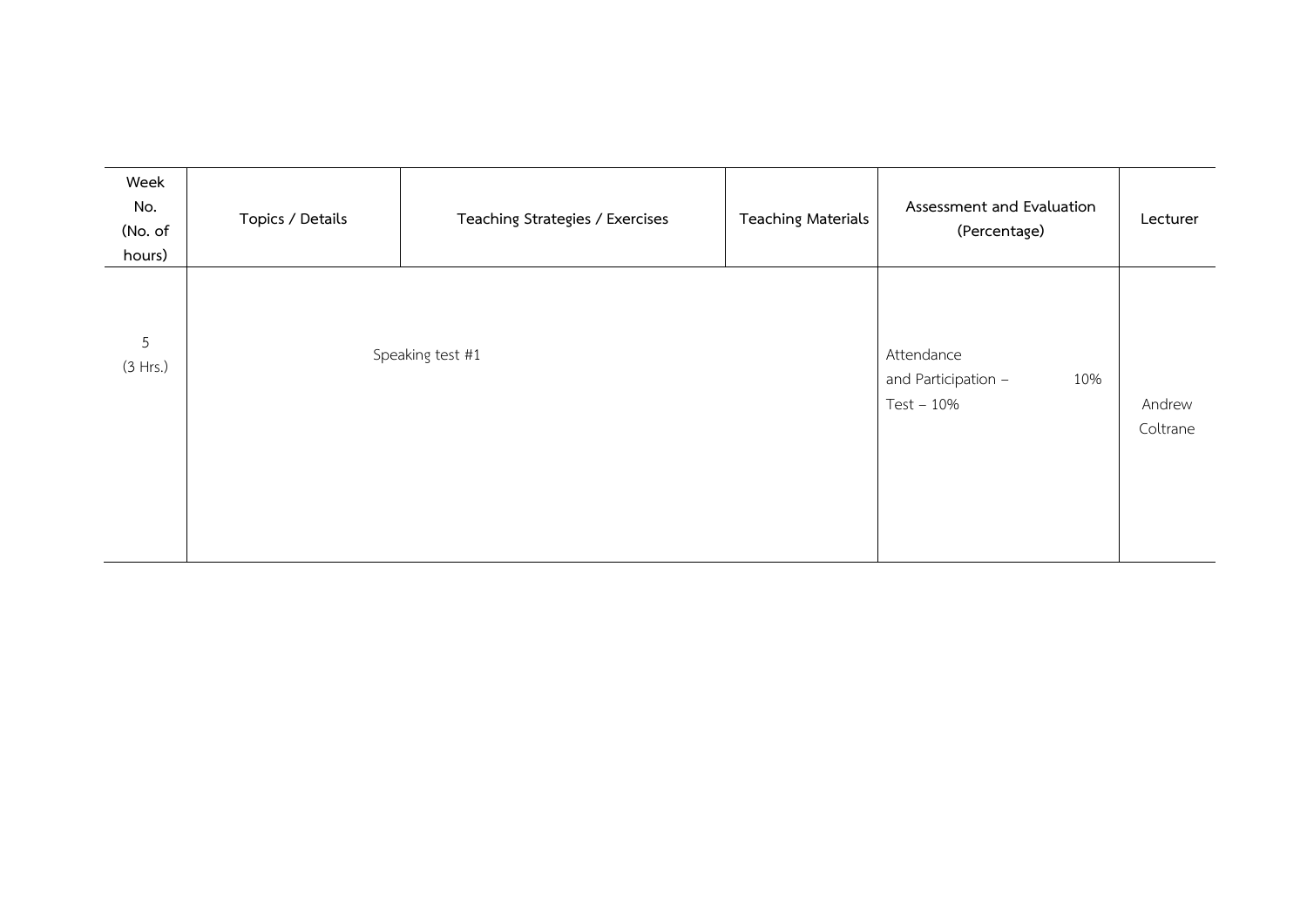| Week<br>No.<br>(No. of<br>hours) | Topics / Details                                                                           | Teaching Strategies / Exercises                                                                                                                                                                                                                                                                              | <b>Teaching Materials</b>                                                            | Assessment and Evaluation<br>(Percentage)                                      | Lecturer           |
|----------------------------------|--------------------------------------------------------------------------------------------|--------------------------------------------------------------------------------------------------------------------------------------------------------------------------------------------------------------------------------------------------------------------------------------------------------------|--------------------------------------------------------------------------------------|--------------------------------------------------------------------------------|--------------------|
| 6<br>(3 Hrs.)                    | Sightseeing II:<br>guided tours/<br>recommendations/<br>places of interest/<br>exhibitions | Interactive lecture<br>$\overline{\phantom{a}}$<br>Model language/examples<br>$\overline{\phantom{a}}$<br>speaking practice<br>$\overline{\phantom{a}}$<br>Listening practice<br>$\overline{\phantom{a}}$<br>Reading/Writing exercises<br>$\overline{\phantom{a}}$<br>Group work/Pair work<br>$\blacksquare$ | Whiteboard<br>$\overline{\phantom{0}}$<br>- Projector<br>- Worksheets<br>- Mp3 audio | Attendance<br>and Participation -<br>10%<br>Assignments and exercises -<br>20% | Andrew<br>Coltrane |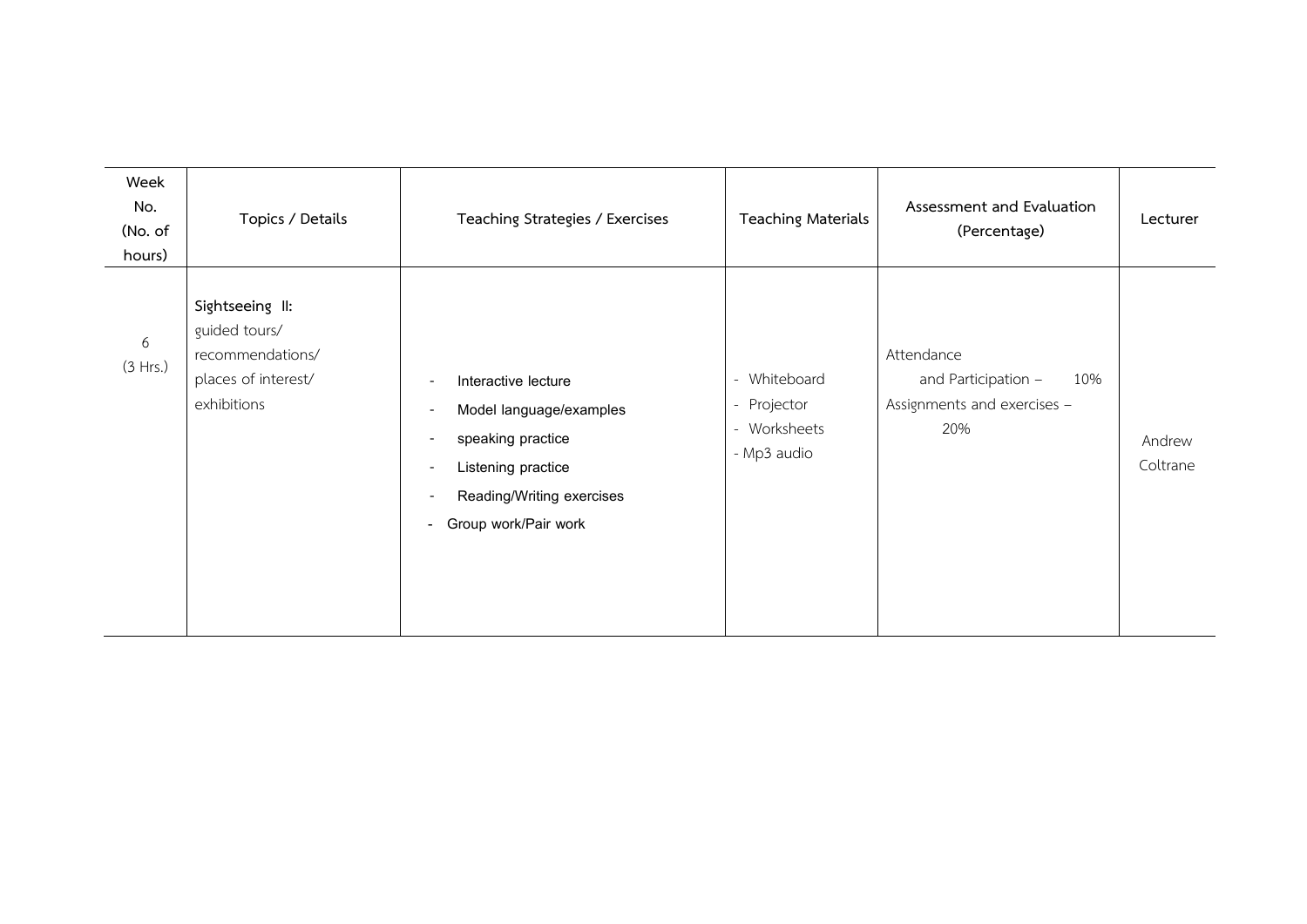| Week<br>No.<br>(No. of<br>hours) | Topics / Details                                                        | Teaching Strategies / Exercises                                                                                                                                                        | <b>Teaching Materials</b>                                         | Assessment and Evaluation<br>(Percentage)                                      | Lecturer           |
|----------------------------------|-------------------------------------------------------------------------|----------------------------------------------------------------------------------------------------------------------------------------------------------------------------------------|-------------------------------------------------------------------|--------------------------------------------------------------------------------|--------------------|
| $\overline{7}$<br>(3 Hrs.)       | Around Town:<br>transport/directions/places                             | Review<br>Interactive lecture<br>Model language/examples<br>speaking practice<br>Listening practice<br>Reading/Writing exercises<br>Group work/Pair work<br>н.                         | - Whiteboard<br>Projector<br>$ \,$<br>- Worksheets<br>- Mp3 audio | Attendance<br>and Participation -<br>10%<br>Assignments and exercises -<br>20% | Andrew<br>Coltrane |
| 8<br>(3 Hrs.)                    | History and Culture I:<br>festivals/historical facts<br>temples/customs | Review<br>Interactive lecture<br>Model language/examples<br>$\overline{\phantom{a}}$<br>speaking practice<br>Listening practice<br>Reading/Writing exercises<br>- Group work/Pair work | - Whiteboard<br>Projector<br>- Worksheets<br>- Mp3 audio          | Attendance<br>and Participation -<br>10%<br>Assignments and exercises -<br>20% | Andrew<br>Coltrane |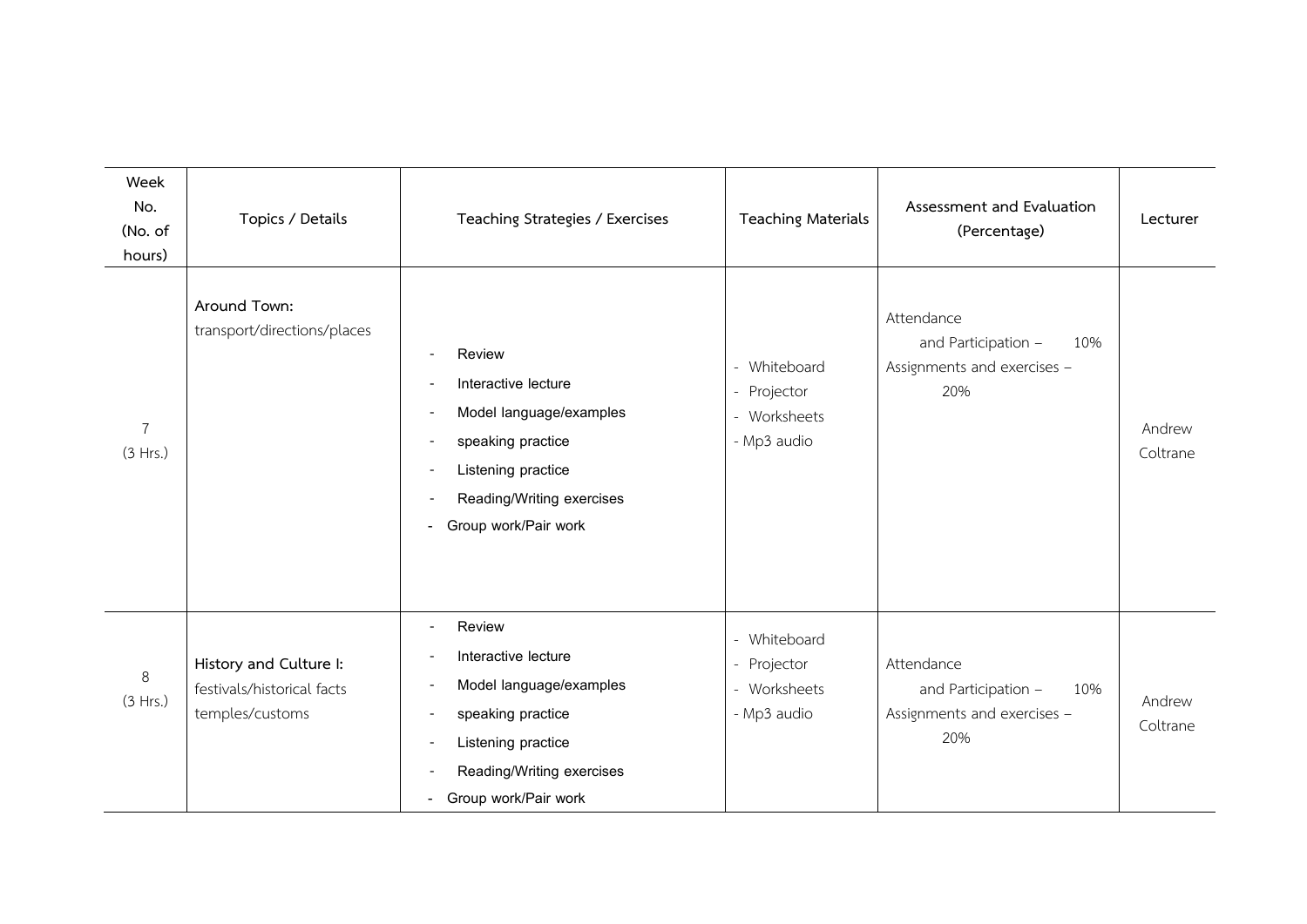| Week<br>No.<br>(No. of<br>hours) | Topics / Details                                                         | Teaching Strategies / Exercises                                                                                                                                      | <b>Teaching Materials</b>                                  | Assessment and Evaluation<br>(Percentage)                                      | Lecturer           |
|----------------------------------|--------------------------------------------------------------------------|----------------------------------------------------------------------------------------------------------------------------------------------------------------------|------------------------------------------------------------|--------------------------------------------------------------------------------|--------------------|
|                                  |                                                                          |                                                                                                                                                                      |                                                            |                                                                                |                    |
| 9<br>(3 Hrs.)                    | Mid - term exam                                                          |                                                                                                                                                                      |                                                            | Attendance<br>and Participation -<br>10%<br>$Exam - 20%$                       | Andrew<br>Coltrane |
| 10<br>(3 Hrs.)                   | History and Culture II:<br>festivals/historical facts<br>temples/customs | Interactive lecture<br>$\overline{\phantom{0}}$<br>Model language/examples<br>$\overline{a}$<br>speaking practice<br>Listening practice<br>Reading/Writing exercises | - Whiteboard<br>- Projector<br>- Worksheets<br>- Mp3 audio | Attendance<br>and Participation -<br>10%<br>Assignments and exercises -<br>20% |                    |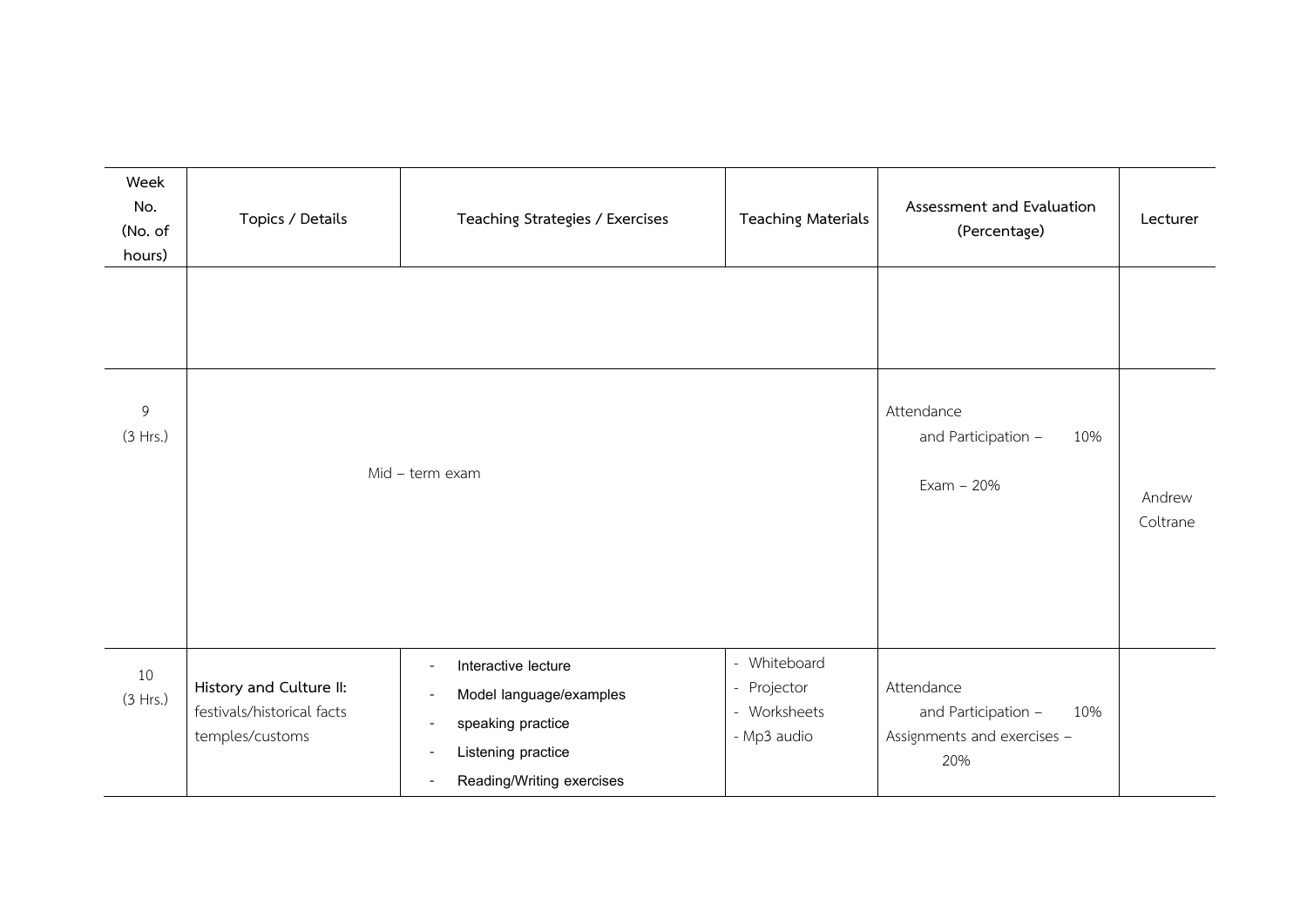| Week<br>No.<br>(No. of | Topics / Details | Teaching Strategies / Exercises | Teaching Materials | Assessment and Evaluation<br>(Percentage) | Lecturer |
|------------------------|------------------|---------------------------------|--------------------|-------------------------------------------|----------|
| hours)                 |                  |                                 |                    |                                           |          |
|                        |                  | Group work/Pair work<br>$\sim$  |                    |                                           |          |
|                        |                  |                                 |                    |                                           |          |
|                        |                  |                                 |                    |                                           |          |

| 11<br>(3 Hrs.) | Tour Management I:<br>tour organizing/vacations | Review<br>$\overline{\phantom{a}}$<br>Interactive lecture<br>$\overline{\phantom{a}}$<br>Model language/examples<br>$\overline{\phantom{a}}$<br>speaking practice<br>$\overline{\phantom{a}}$<br>Listening practice<br>$\overline{\phantom{a}}$<br>Reading/Writing exercises<br>$\overline{\phantom{a}}$<br>Group work/Pair work<br>$\sim$ | - Whiteboard<br>- Projector<br>- Worksheets<br>- Mp3 audio | Attendance<br>and Participation -<br>10%<br>Assignments and exercises -<br>20% | Andrew<br>Coltrane |
|----------------|-------------------------------------------------|--------------------------------------------------------------------------------------------------------------------------------------------------------------------------------------------------------------------------------------------------------------------------------------------------------------------------------------------|------------------------------------------------------------|--------------------------------------------------------------------------------|--------------------|
|----------------|-------------------------------------------------|--------------------------------------------------------------------------------------------------------------------------------------------------------------------------------------------------------------------------------------------------------------------------------------------------------------------------------------------|------------------------------------------------------------|--------------------------------------------------------------------------------|--------------------|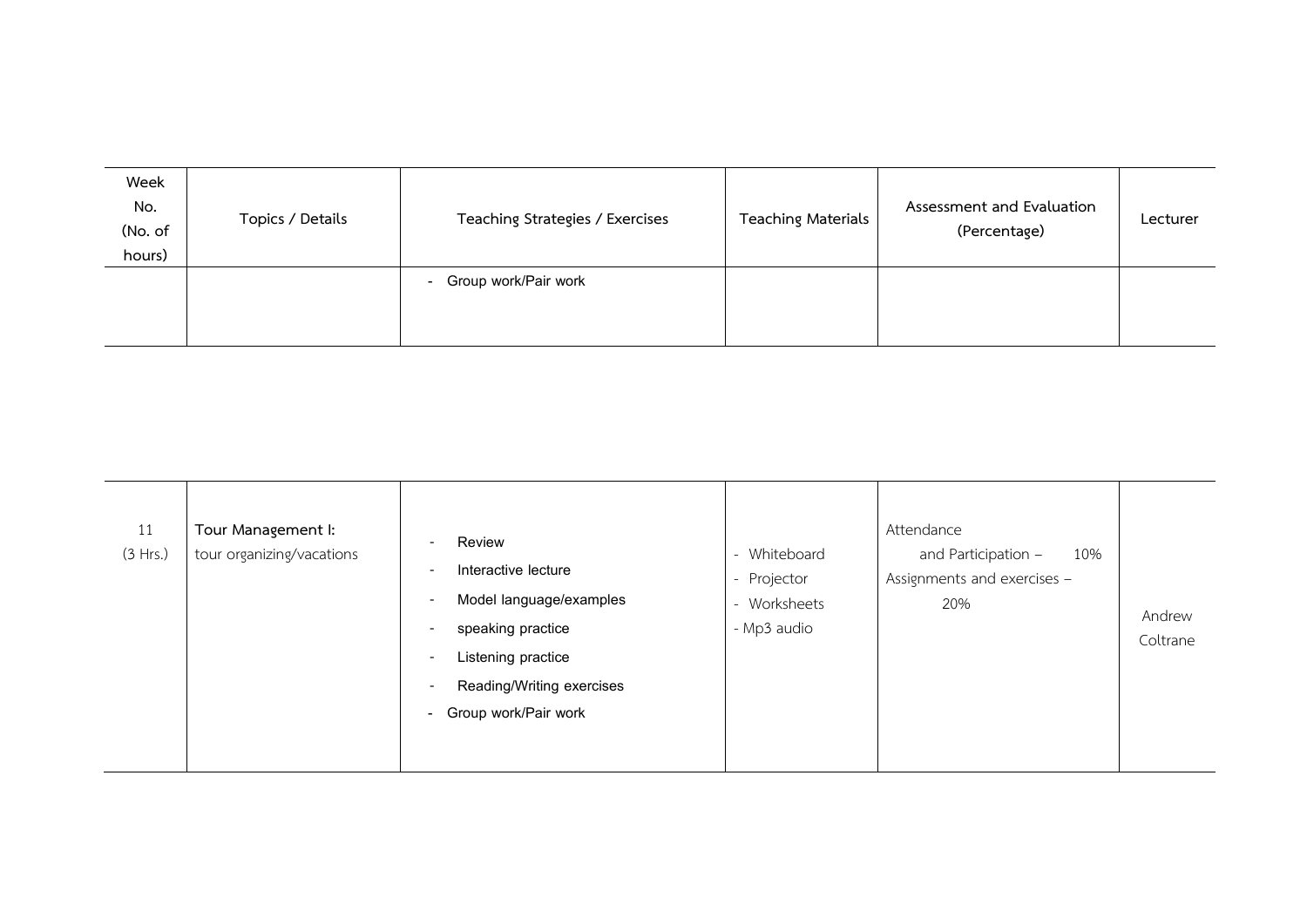| Week<br>No.<br>(No. of<br>hours) | Topics / Details                                 | Teaching Strategies / Exercises                                                                                                                                                                                                                                                                                        | <b>Teaching Materials</b>                                  | Assessment and Evaluation<br>(Percentage)                                      | Lecturer           |
|----------------------------------|--------------------------------------------------|------------------------------------------------------------------------------------------------------------------------------------------------------------------------------------------------------------------------------------------------------------------------------------------------------------------------|------------------------------------------------------------|--------------------------------------------------------------------------------|--------------------|
| 12<br>(3 Hrs.)                   | Tour Management II:<br>tour organizing/vacations | Review<br>$\overline{\phantom{a}}$<br>Interactive lecture<br>Model language/examples<br>$\overline{\phantom{a}}$<br>speaking practice<br>$\overline{\phantom{a}}$<br>Listening practice<br>$\overline{\phantom{a}}$<br>Reading/Writing exercises<br>$\overline{\phantom{a}}$<br>Group work/Pair work<br>$\blacksquare$ | - Whiteboard<br>- Projector<br>- Worksheets<br>- Mp3 audio | Attendance<br>and Participation -<br>10%<br>Assignments and exercises -<br>20% | Andrew<br>Coltrane |
| 13<br>(3 Hrs.)                   |                                                  | Speaking Test #2                                                                                                                                                                                                                                                                                                       |                                                            | Attendance<br>and Participation - 10%<br>$Test - 10%$                          | Andrew<br>Coltrane |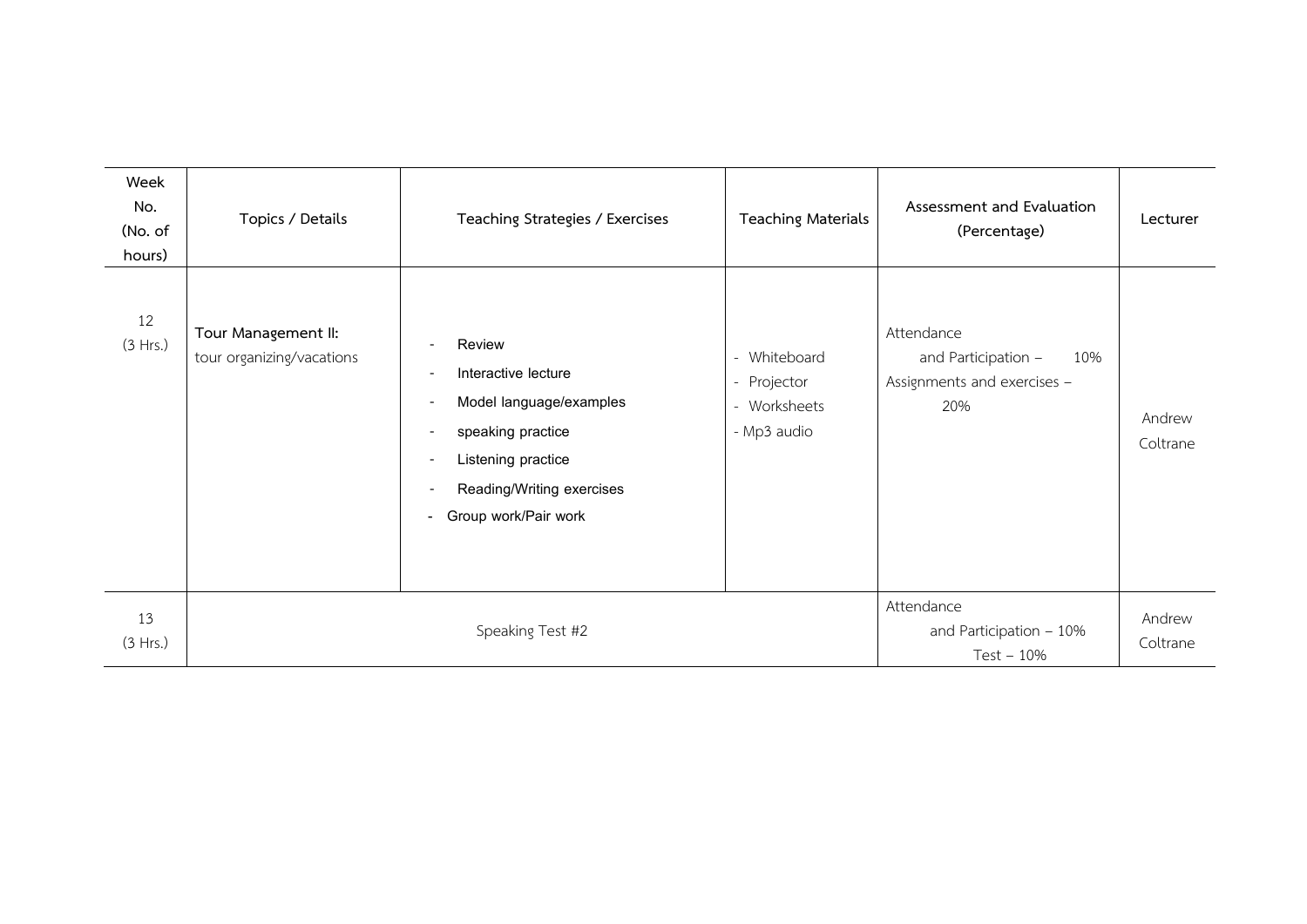| Week<br>No.<br>(No. of<br>hours) | Topics / Details                                      | Teaching Strategies / Exercises                                                                                                                                            | <b>Teaching Materials</b>                                        | Assessment and Evaluation<br>(Percentage)                                      | Lecturer           |
|----------------------------------|-------------------------------------------------------|----------------------------------------------------------------------------------------------------------------------------------------------------------------------------|------------------------------------------------------------------|--------------------------------------------------------------------------------|--------------------|
| 14<br>(3 Hrs.)                   | Working in Tourism I:<br>jobs/applications/interview  | Interactive lecture<br>Model language/examples<br>speaking practice<br>Listening practice<br>Reading/Writing exercises<br>Group work/Pair work                             | - Whiteboard<br>- Projector<br>- Worksheets<br>- Mp3 audio       | Attendance<br>and Participation -<br>10%<br>Assignments and exercises -<br>20% | Andrew<br>Coltrane |
| 15<br>(3 Hrs.)                   | Working in Tourism II:<br>jobs/applications/interview | Review<br>Interactive lecture<br>Model language/examples<br>speaking practice<br>Listening practice<br>Reading/Writing exercises<br>Group work/Pair work<br>$\blacksquare$ | Whiteboard<br>Projector<br>$\sim$<br>- Worksheets<br>- Mp3 audio | Attendance<br>and Participation -<br>10%<br>Assignments and exercises -<br>20% | Andrew<br>Coltrane |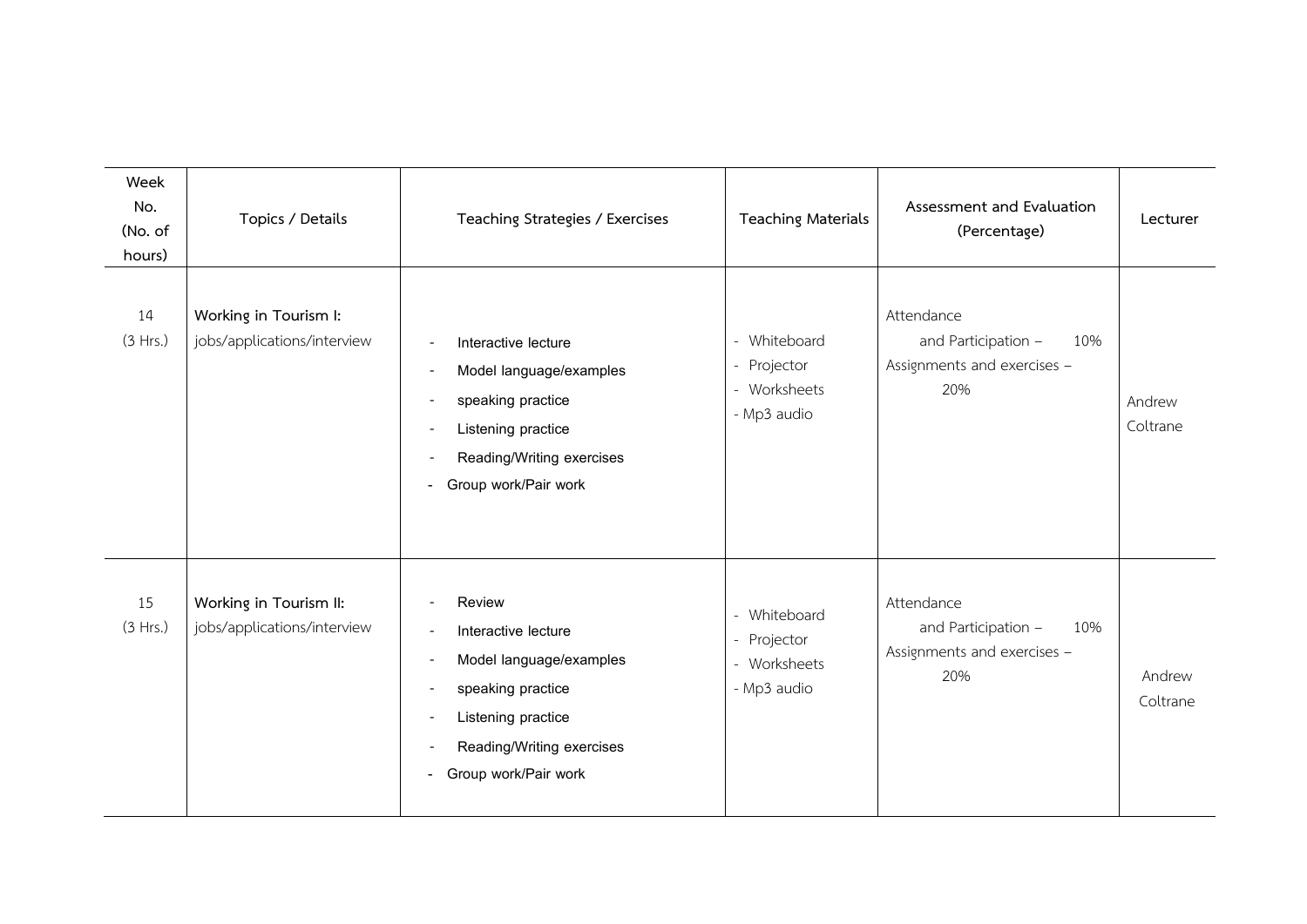| Week    |                  |                                 |                    |                           |          |
|---------|------------------|---------------------------------|--------------------|---------------------------|----------|
| No.     | Topics / Details |                                 |                    | Assessment and Evaluation |          |
| (No. of |                  | Teaching Strategies / Exercises | Teaching Materials | (Percentage)              | Lecturer |
| hours)  |                  |                                 |                    |                           |          |

| 16       | Final Exam | 30%                 | Andrew   |
|----------|------------|---------------------|----------|
| (3 Hrs.) |            | Final Examination - | Coltrane |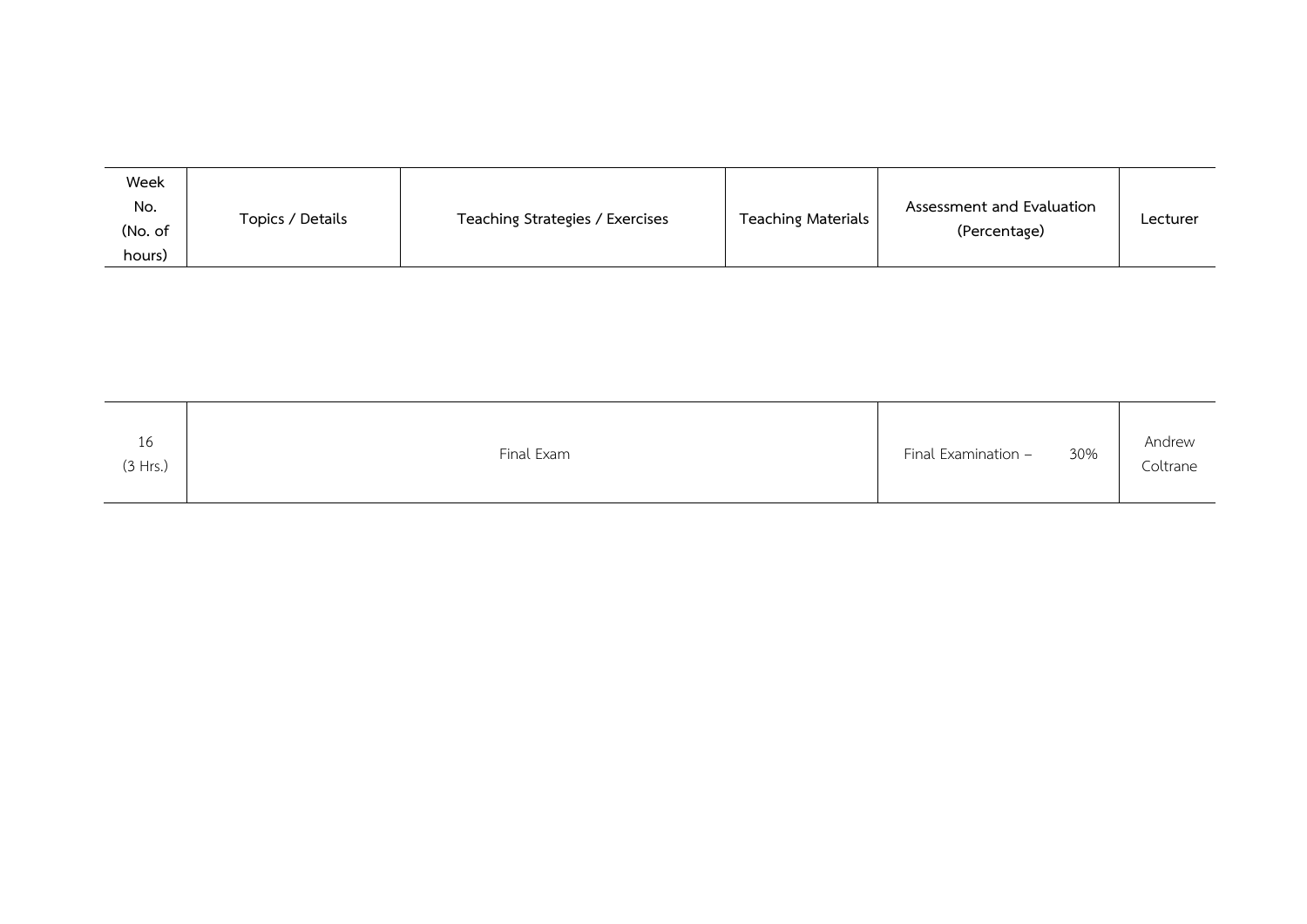## **5.2 Assessment and Evaluation**

| 1) Grading Breakdown:        |                                                                         |
|------------------------------|-------------------------------------------------------------------------|
| Attendance and Participation | 10%                                                                     |
| Assignments and Exercises    | 20%                                                                     |
| Tests                        | 20%                                                                     |
| Midterm Exam                 | 20%                                                                     |
| Final Exam                   | 30%                                                                     |
|                              | 2) Grade Evaluation: $\Box$ Norm-Referenced $\Box$ Criterion-Referenced |

**Grading Criteria Score Grade** 90-100 A 85-89 B  $B^+$ 75-84 B 70-74 C  $\mathcal{C}^+$ 60-69 C 55-59 D  $D^+$ 50-54 D 0-49 F

# **6. Learning Resources**

### **6.1 Primary Textbook / Documents**

Strutt, Peter (2003). *English for international tourism*. Pearson Education Ltd. Eastwood, John (1994) *English for travel.* Oxford University Press.

## **6.2 Essential References**

- English English / Thai English Dictionary
- http://owl.english.purdue.edu

# **6.3 Recommended Books and Reference Material**

- http://en.oxforddictionaries.com

# **7. Course Evaluation and Improvement**

# **7.1 Student course evaluation strategies**

- 1) Confidetial teacher evaluation done by the students
- 2) Evaluation of each learning domain done by the students